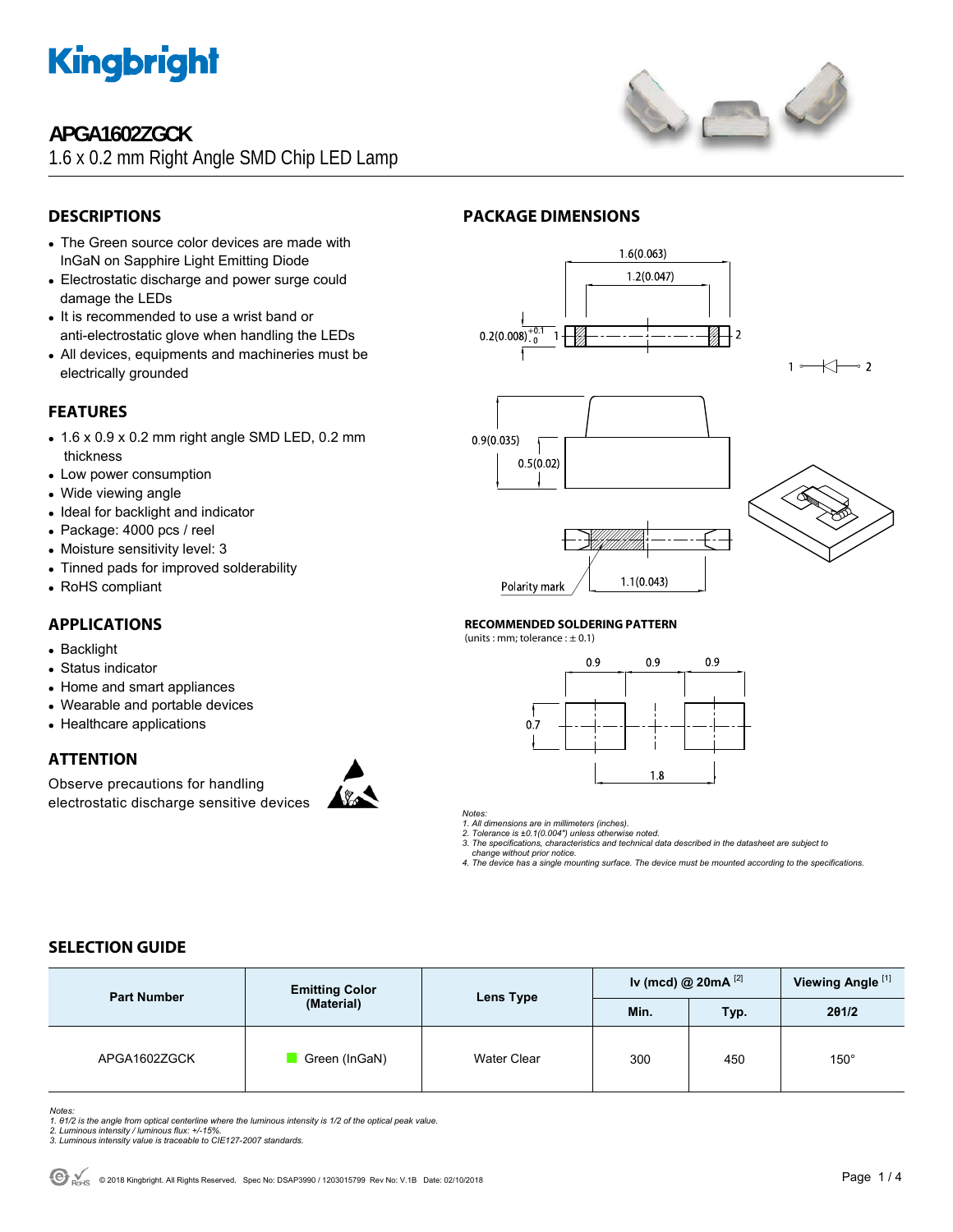# **Kingbright**

### **ELECTRICAL / OPTICAL CHARACTERISTICS at T<sub>A</sub>=25°C**

|                                                          |                                |                       | Value                    |                          | <b>Unit</b> |
|----------------------------------------------------------|--------------------------------|-----------------------|--------------------------|--------------------------|-------------|
| <b>Parameter</b>                                         | Symbol                         | <b>Emitting Color</b> | Max.<br>Typ.             |                          |             |
| Wavelength at Peak Emission $I_F$ = 20mA                 | $\Lambda_{\rm peak}$           | Green                 | 515                      | $\overline{\phantom{a}}$ | nm          |
| Dominant Wavelength $I_F = 20 \text{mA}$                 | $\lambda_{dom}$ <sup>[1]</sup> | Green                 | 525                      | $\overline{\phantom{a}}$ | nm          |
| Spectral Bandwidth at 50% $\Phi$ REL MAX<br>$I_F = 20mA$ | Δλ                             | Green                 | 35                       | $\overline{\phantom{a}}$ | nm          |
| Capacitance                                              | C                              | Green                 | 45                       | $\overline{\phantom{a}}$ | pF          |
| Forward Voltage $I_F$ = 20mA                             | $V_F$ <sup>[2]</sup>           | Green                 | 3.3                      | 4.1                      | v           |
| Reverse Current ( $V_R$ = 5V)                            | l <sub>R</sub>                 | Green                 | $\overline{\phantom{0}}$ | 50                       | uA          |

*Notes:* 

1. The dominant wavelength (λd) above is the setup value of the sorting machine. (Tolerance λd : ±1nm. )<br>2. Forward voltage: ±0.1V.<br>3. Wavelength value is traceable to CIE127-2007 standards.

*4. Excess driving current and / or operating temperature higher than recommended conditions may result in severe light degradation or premature failure.* 

## **ABSOLUTE MAXIMUM RATINGS at T<sub>A</sub>=25°C**

| Parameter                               | Symbol                  | Value           | Unit        |
|-----------------------------------------|-------------------------|-----------------|-------------|
| Power Dissipation                       | $P_D$                   | 102.5           | mW          |
| Reverse Voltage                         | $V_R$                   | 5               | $\vee$      |
| Junction Temperature                    | $T_j$                   | 115             | $^{\circ}C$ |
| <b>Operating Temperature</b>            | $T_{op}$                | $-40$ to $+85$  | $^{\circ}C$ |
| Storage Temperature                     | $T_{\text{stg}}$        | $-40$ to $+100$ | $^{\circ}C$ |
| DC Forward Current                      | ΙF                      | 25              | mA          |
| <b>Peak Forward Current</b>             | $I_{FM}$ <sup>[1]</sup> | 150             | mA          |
| Electrostatic Discharge Threshold (HBM) |                         | 450             | $\vee$      |

Notes:<br>1. 1/10 Duty Cycle, 0.1ms Pulse Width.<br>2. Relative humidity levels maintained between 40% and 60% in production area are recommended to avoid the build-up of static electricity – Ref JEDEC/JESD625-A and JEDEC/J-STD-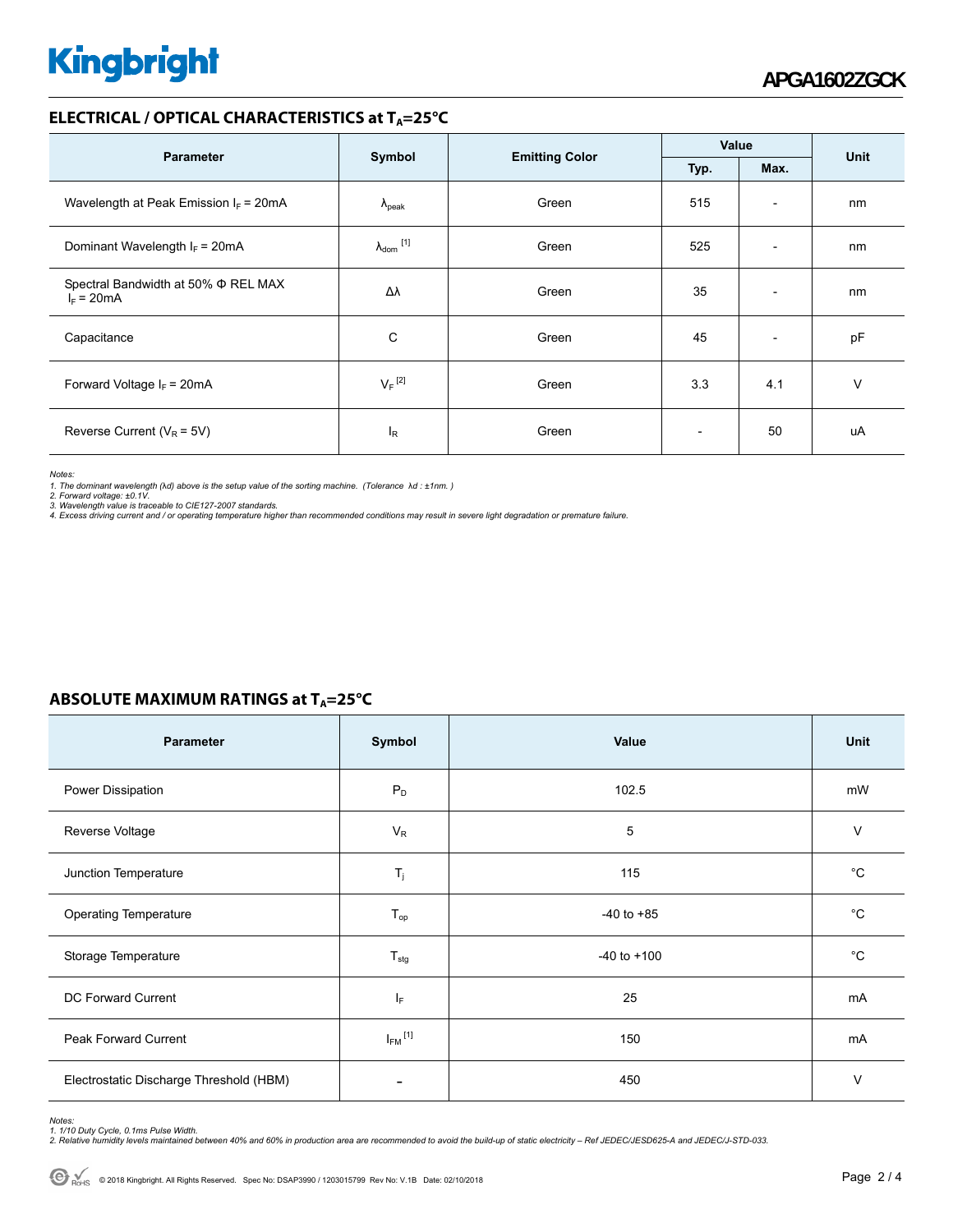# **Kingbright**

### **TECHNICAL DATA**

#### **RELATIVE INTENSITY vs. WAVELENGTH** Gre 100%  $T_a = 25 °C$ Relative Intensity (a. u.) Relative Intensity (a. u.) 80% 60% 40% 20% 0% 350 400 450 500 550 600 650 700 750 800 Wavelength (nm)

#### **SPATIAL DISTRIBUTION**



#### **GREEN**



#### **REFLOW SOLDERING PROFILE for LEAD-FREE SMD PROCESS**



#### *Notes:*

- *1. Don't cause stress to the LEDs while it is exposed to high temperature.*
- 
- *2. The maximum number of reflow soldering passes is 2 times. 3. Reflow soldering is recommended. Other soldering methods are not recommended as they might cause damage to the product.*

#### **TAPE SPECIFICATIONS** (units : mm)



#### **REEL DIMENSION** (units : mm)



© 2018 Kingbright. All Rights Reserved. Spec No: DSAP3990 / 1203015799 Rev No: V.1B Date: 02/10/2018Page 3 / 4